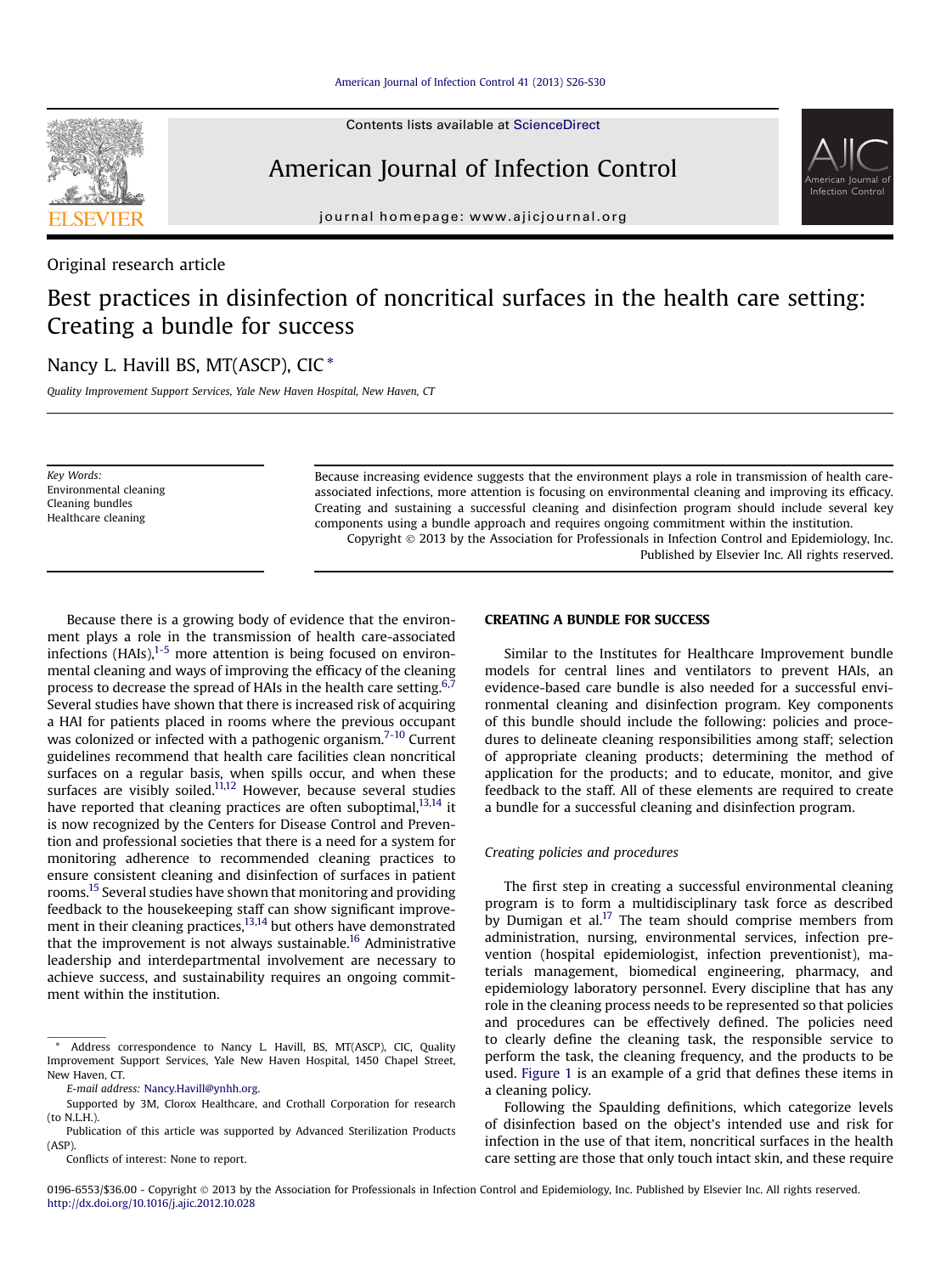<span id="page-1-0"></span>

| <b>TYPE OF</b><br><b>CLEANING</b>                                                                                                                                                             | <b>E SERVICE</b>                               | <b>RESPONSIBL ITEMS TO BE CLEANED</b>                                                                                                                                                                                                                                                                                                                                                                                                                                                                                                                                                                                                                                                                                                                                                                                                                                                                                                                                                                                                                                                                                                                                                      | <b>PRODUCTS USED TO</b><br><b>CLEAN</b>                                                                                                                                                                                                                                                                          | <b>COMMENTS</b>                       |
|-----------------------------------------------------------------------------------------------------------------------------------------------------------------------------------------------|------------------------------------------------|--------------------------------------------------------------------------------------------------------------------------------------------------------------------------------------------------------------------------------------------------------------------------------------------------------------------------------------------------------------------------------------------------------------------------------------------------------------------------------------------------------------------------------------------------------------------------------------------------------------------------------------------------------------------------------------------------------------------------------------------------------------------------------------------------------------------------------------------------------------------------------------------------------------------------------------------------------------------------------------------------------------------------------------------------------------------------------------------------------------------------------------------------------------------------------------------|------------------------------------------------------------------------------------------------------------------------------------------------------------------------------------------------------------------------------------------------------------------------------------------------------------------|---------------------------------------|
| <b>COMPUTERS</b><br>(excluding terminals NEW<br>in patients rooms)                                                                                                                            | All users                                      | $\overline{1}$ .<br>wipe down computer keyboard and mouse                                                                                                                                                                                                                                                                                                                                                                                                                                                                                                                                                                                                                                                                                                                                                                                                                                                                                                                                                                                                                                                                                                                                  | 1. EPA/ICC hosp quat* or<br>bleach wipe**                                                                                                                                                                                                                                                                        | Clean after use                       |
| <b>ROUTINE DAILY</b><br><b>CLEANING OF</b><br><b>PATIENT ROOM</b>                                                                                                                             | <b>Environmental</b><br><b>Services</b>        | 1. dust window ledge<br>1.spot clean furniture (chairs)<br>2.wipe down over-bed table<br>3.wipe down side rails<br>4.wipe down TV control<br>5.wipe down bathroom fixtures (faucets, grab bar, shelf, etc.)<br>6.clean sink and toilet<br>7.wipe down door handles (room and bathroom)<br>8.mop bathroom and patient floor<br>9.remove trash                                                                                                                                                                                                                                                                                                                                                                                                                                                                                                                                                                                                                                                                                                                                                                                                                                               | $1. - 9.$ EPA/ICC hosp quat*<br>or<br>1. - 8. EPA/ICC hosp bleach<br>wipe** for Contact CD and<br><b>Enteric Precautions</b><br>9. EPA/ICC hosp quat*                                                                                                                                                            | 10 Step daily<br>cleaning process     |
| <b>TRANSFER/</b><br><b>DISCHARGE</b><br><b>CLEANING OF</b><br>PATIENT ROOM,<br><b>AND ANY</b><br><b>PATIENT ROOM</b><br><b>AT NURSE'S</b><br><b>REQUEST</b><br>(WHEN ROOM IS<br><b>EMPTY)</b> | Environmental<br><b>Services</b><br><b>NEW</b> | strip bed of all linen, clean bed frame, side rails,<br>1.<br>mattress<br>NOTE: after nursing has removed all patient belongings (i.e.<br>clothing in closets, hearing aids in bedside table or over-<br>bed table) and nursing equipment (i.e. halter monitors,<br>blood glucose meters, pulse oximeters)<br>clean bedside table, over bed table, phone, call bell, TV<br>1.<br>control<br>wipe down flow meters<br>2.<br>wipe down regulators<br>3.<br>4.<br>dust/clean lighting fixtures<br>5.<br>clean outside canister (clean) of suction container<br>6.<br>clean and wipe down IV poles and pumps that need to<br>remain on the unit, apply sani-strip $\mathcal{H}\P$<br>wipe down furniture<br>7.<br>8.<br>dust all ledges<br>9.<br>clean around sharps containers and glove boxes<br>10.<br>wipe down step stools<br>11.<br>wipe down walkers<br>12.<br>wipe down canes<br>13.<br>clean bedside commode, (once emptied by nursing)<br>apply sani-strip%<br>14.<br>clean bathroom fixtures, sink, shower, and toilet apply<br>sani-strip <sub>8</sub><br>mop bathroom and patient floor<br>15.<br>16.<br>pull trash<br>17.<br>change out privacy curtains if soiled or on request | 1. - 16. EPA/ICC hosp quat*<br>or<br>1-15. EPA/ICC hosp bleach<br>wipe** for Contact CD and<br><b>Enteric Precautions</b><br>16. EPA/ICC hosp quat*<br><b>If</b> see cleaning instructions<br>provided by Clinical<br><b>Engineering</b> , below<br><b><math>\Re</math></b> apply sani-strip, see notes<br>below | 10 Step Discharge<br>cleaning process |

Fig 1. Example of an environmental cleaning grid.

low-level disinfection. Some examples of noncritical items includes noncritical surfaces that may have contact with patients or health care providers (bedside rails, toilet, sink, overbed tables, and others), noncritical surfaces that do not have contact with patients or health care staff (ceilings, walls, window sills, and others), and medical devices (blood pressure cuffs, monitors, and others). All require low-level disinfection, and the frequency may vary. For example, noncritical surfaces need cleaning only when visibly soiled and periodically; noncritical surfaces that contact patients or health care providers should be cleaned and disinfected daily (or more frequently) and at terminal cleaning; and equipment should be disinfected between patients if shared or at least daily and at terminal cleaning.

By definition, a low-level disinfect is an agent that destroys all vegetative bacteria (except tubercule bacilli) lipid viruses, some nonlipid viruses, and some fungi but not bacterial spores on inanimate objects. There are many factors that affect the efficacy of the disinfectant including: prior cleaning of the item, whether there is any organic or inorganic substances present, the type and level of microbial contamination, the concentration and contact time of the disinfectant, the physical nature of the item, whether or not there is the presence of a biofilm, and also the temperature and pH of the environment.<sup>[12](#page-4-0)</sup> One inconsistency in the Spaulding classification system and the definition of a low-level disinfectant is when it comes to Clostridium difficile (CD). One of our biggest challenges in cleaning and disinfecting the environment is to remove CD spores to prevent the transmission of this organism to other patients. In the case of CD, it is necessary for the CD spores to be

## Table 1

|  | Desired disinfectant characteristics |
|--|--------------------------------------|
|  |                                      |

| Function                              | Safety                           |
|---------------------------------------|----------------------------------|
| Broad-spectrum antimicrobial efficacy | Low toxicity to humans           |
| Short contact time                    | Nonallergenic and nonsensitizing |
| Good cleaner                          | Nonhormone disrupting            |
| Compatible with materials             | Environmentally sound            |
| Noncorrosive                          | Low volatile organic compounds   |
| Long shelf life                       | Safe to transport                |
|                                       | Safe and easy to store           |

physically removed from surfaces or inactivated by the use of a sporicidal germicide.

# Selection of cleaning products

Selection of the cleaning products should include a review of the current cleaning agents and disinfectants used within your institution. Guidelines have outlined environmental disinfection protocols that include routine cleaning and disinfection of environmental surfaces with a US Environmental Protection Agency-registered, hospital-grade disinfectant.<sup>[11,12](#page-4-0)</sup> Common products include quaternary ammonium compounds, sodium hypochlorite, phenolics, and hydrogen peroxide. All products have pros and cons for use, but it is of utmost importance to use the product following manufacturer's recommendations for use on certain surfaces and for the correct use dilution. Some characteristics to consider when choosing the appropriate disinfectant are listed in Table 1.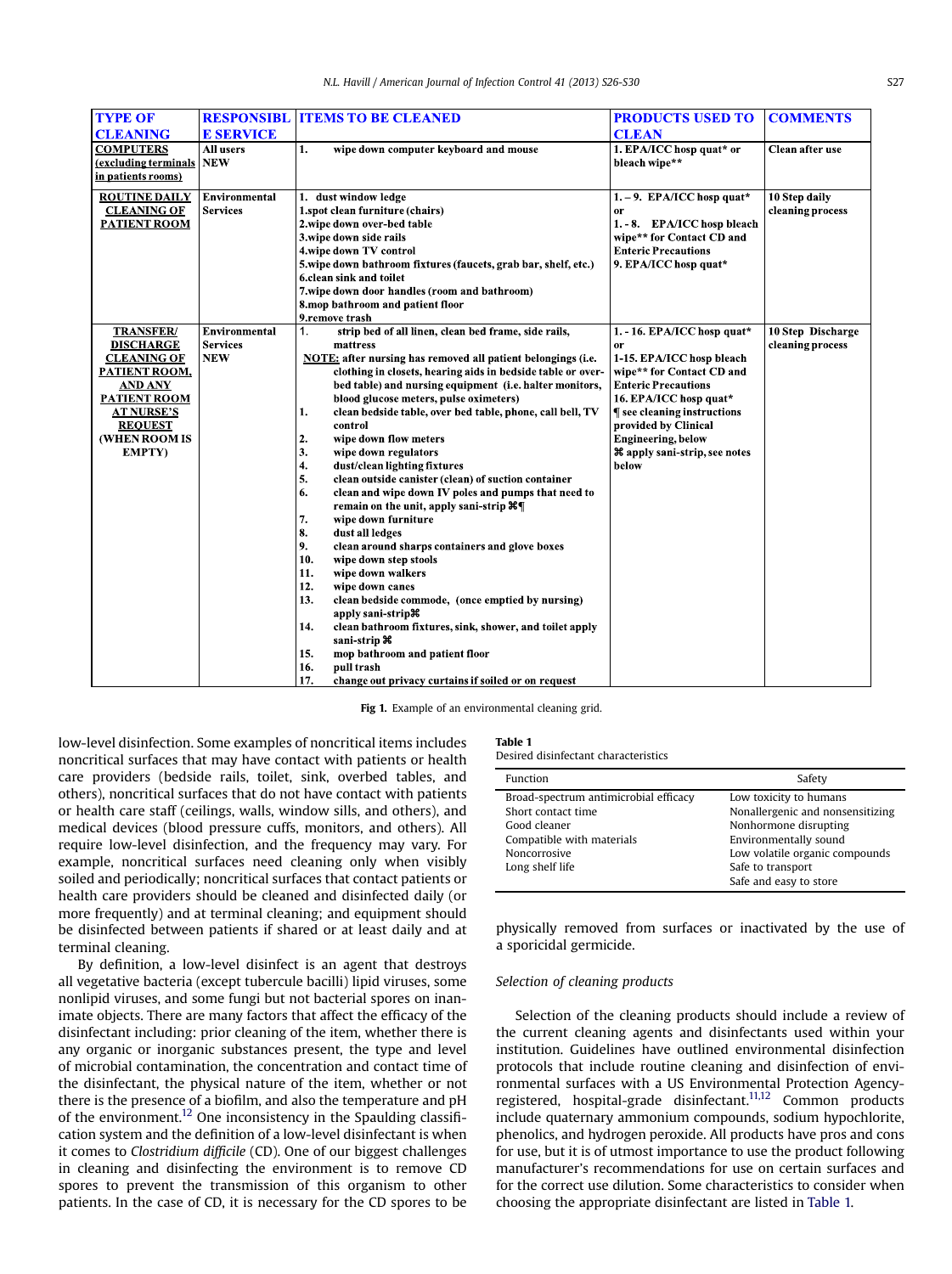| . a | -24 | וחו |  |  |
|-----|-----|-----|--|--|
|-----|-----|-----|--|--|

Advantages and disadvantages for methods for accessing cleaning practices

| Method                            | Advantages                                   | Disadvantages                                   |
|-----------------------------------|----------------------------------------------|-------------------------------------------------|
| Visual inspection                 | Simple                                       | Not reliable measure of cleanliness             |
|                                   | Inexpensive                                  |                                                 |
| Aerobic colony counts             | Relatively simple                            | More expensive                                  |
|                                   | Can detect presence of pathogens             | Results not available for 48 hrs later          |
|                                   |                                              | Requires the use of a microbiology lab          |
| Fluorescent marker system         | Inexpensive                                  | Must covertly mark surfaces before cleaning and |
|                                   | Minimal equipment needed                     | check them after cleaning with a UV light       |
|                                   | Can improve practices                        |                                                 |
| ATP bioluminescence assay systems | Provides quantitative measure of cleanliness | More expensive                                  |
|                                   | Quick results                                | Requires purchase of a luminometer              |
|                                   | Can improve practices                        | Requires purchase of swabs                      |

#### Determining method of application

After determining the products to be used and developing guidelines for when to use various agents, the method of application needs to be defined. These products can be applied with cotton cloths, microfiber cloths, or disposable wipes. The disinfectant may be sprayed, wiped, or applied with a saturated cloth. The application process may be determined by a facility's capability of laundering within the facility or contracting with an outside vendor or by budget constraints. Regardless of the method of application to be used, the most important factor is that the disinfectant be applied liberally enough to achieve sufficient wetness to ensure that the correct disinfectant contact time is being achieved.

#### Education

The next step in the process is to educate the environmental services personnel. There is an enormous amount of information that they must be given to perform their tasks effectively. They must be educated on the items that they are required to clean, the frequency of which they are to be cleaned, the order in which to clean the items, the products to be used, the concentration of the products, and the correct contact time to achieve cleaning. Boyce et al<sup>[18](#page-4-0)</sup> describe the variations in cleaning practices, such as the time spent cleaning surfaces, the order in which items were cleaned, and how many disposable wipes were used per room when a standardized policy is not defined. Housekeepers also need to be aware of the personal protection equipment required to protect themselves from the chemicals they are using and the role of the environment in disease transmission. It is also important to emphasize that they are part of a team and that their role is crucial in a successful cleaning and disinfection program.

A study by Guerrero et  $al^{19}$  $al^{19}$  $al^{19}$  demonstrated the effect that managers have in achieving adequate cleaning with various levels of interaction with their staff. They cultured 3 items for CD that included the tables, bedrails, and drawer handles after housekeeping cleaning was performed with bleach, while the housekeeper was either unobserved, observed, or supervised. They demonstrated that the percentage of cultures that were positive for CD significantly decreased when the housekeepers were being observed versus unobserved and even more so when they were being supervised, thus confirming that sustainability requires an ongoing commitment within the institution.

### Monitoring

It is now recommended by the Centers for Disease Control and Prevention, Society for Healthcare Epidemiology of America, Infectious Disease Society of America, Association for Professionals in Infection Control and Epidemiology, Inc, and other professional associations that facilities monitor their cleaning practices to ensure the adequacy of their cleaning practices.<sup>12</sup> Four current methods available to monitor cleaning practices include visual inspection, aerobic colony counts, fluorescent marker systems, and adenosine triphosphate (ATP) bioluminescence assays. Although visual inspection is still the most widely used, it has been shown to be an inaccurate assessment of cleaning efficacy when compared with other methods.<sup>20,21</sup> Aerobic colony counts can provide the level of bacterial contamination and can identify pathogens if necessary, although results are not available for 48 to 72 hours and require the use of a microbiology laboratory. Fluorescent markers systems provide an inexpensive means of monitoring whether certain surfaces have been wiped by the housekeepers. This method provides a qualitative result and requires the surface to be marked before cleaning and observed with ultraviolet light (UVL) after cleaning has been performed. ATP provides a quantitative measurement of organic substances present on the surfaces sampled, and results are expressed as relative light units (RLUs). This system requires the purchase of a luminometer and swabs, but results are available within seconds to allow immediate feedback to environmental services personnel (Table 2).

### Providing feedback

After monitoring of cleaning practices, providing feedback to the staff is an essential element in a successful cleaning program and has been shown to significantly improve cleaning practices. Boyce et al<sup>14</sup> showed significant improvement in daily cleaning practices with the use of ATP, in a 2 phase, prospective interventional study. In phase I, 5 high-touch surfaces were sampled before and after daily cleaning in 20 patient rooms without the housekeeper being notified. Feedback and reeducation was provided on their cleaning practices at the completion of phase I. In phase II, the same 5 high-touch surface in 105 patient rooms were sampled, before and after cleaning, and this time the housekeepers were notified that sampling the rooms would occur immediately after they were finished cleaning. Surfaces sampled were significantly cleaner after daily cleaning in phase II than in phase I, except for the toilets, which were adequately cleaned in phase I ([Fig 2](#page-3-0)). This clearly demonstrates the positive effect of the feedback given to the staff after phase I, which led to significant improvement of the cleaning practices of the staff.

Similarly, Carling et  $al^{22}$  demonstrated significant improvement in cleaning practices after providing feedback of results using a fluorescent marker system in a prospective quasiexperimental, before-after study, in 36 acute care hospitals. Of 20,646 standardized environmental surfaces that included 14 types of objects, only 9,910 (48%) were cleaned at baseline. After interventions and performance feedback to the environmental services staff, 7,287 (77%) of 9,464 standardized environmental surfaces were cleaned  $(P < .001)$ .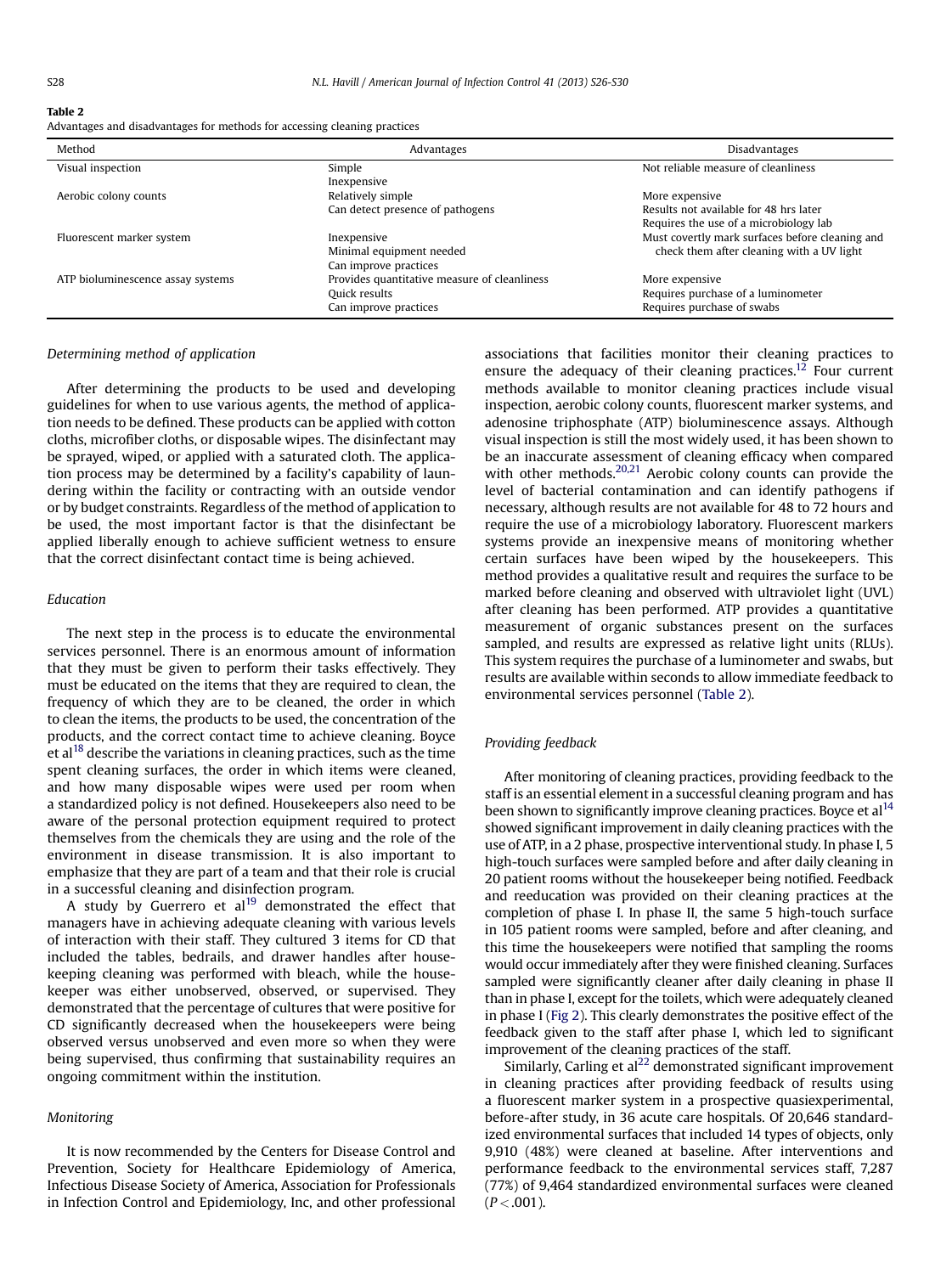<span id="page-3-0"></span>

Fig 2. Median relative light units (RLUs) for 5 sites for phase I and phase II.

Not only should you be monitoring the cleaning practices of your environmental services personnel, but you also need to be monitoring items that have been designated to be cleaned by nursing services. Such examples include rolling mobile vital signs carts and glucometers. Havill et al $^{23}$  used ATP to access the cleanliness of all rolling vital signs carts, which are used to take patients' vital signs and are rolled from one patient bed to the next. The policy states that these should be cleaned by the nursing staff in between each use. In this study, 5 distinct surfaces were sampled on all devices from all of the medical and surgical wards in the institution. Surfaces sampled included the control buttons on the front of the device, the electronic thermometer, the blood pressure cuff, the top of the machine handle, and the pulse oximeter. The median ATP RLU values for each of the 5 sites was calculated, and only the control buttons had a median result that was less than a proposed "clean" cut-off value of 250  $RLUs^{24}$  $RLUs^{24}$  $RLUs^{24}$  (Table 3). The thermometer, the blood pressure cuff, and the machine handle all had medians that fell between 250 and 500 RLUs, but the pulse oximeter had a median result of close to 1,200 RLUs, which is more than 4 times greater than the "clean" standard of 250 RLUs. As pulse oximeters are placed on the patient's finger, any contamination on that finger is then being transferred directly onto pulse oximeter and again directly transferred to the finger of the next patient. It becomes clear how important it is to ensure that this equipment is being cleaned between each patient use. It must be emphasized that the cut-off of <250 RLUs has not been validated because there has not been a study that demonstrated <250 RLUs is associated with a reduction in HAIs; thus, it is unclear whether we should use a lower or higher cut-off value. Regardless of the actual cut-off value used, it is clear that, in this case of these mobile vital signs carts, feedback and education to the nursing staff are warranted.

#### No-touch room decontamination

Additionally, no-touch room decontamination devices such as hydrogen peroxide vapor (HPV) or ultraviolet light (UVL) are available to supplement cleaning practices. The fact that several investigators have shown that cleaning practices are often subop- $timal<sup>13,14</sup>$  $timal<sup>13,14</sup>$  $timal<sup>13,14</sup>$  and that improvements made through education and feedback are often not sustainable<sup>[16](#page-4-0)</sup> has led us to these new technologies. Their advantage is they eliminate human factors such as relying on an operator to ensure that all surfaces are disinfected adequately. It has been demonstrated that surfaces cleaned multiple times with bleach still may not sufficiently remove all of the contamination[.25,26](#page-4-0) Several studies have demonstrated the effectiveness of UVL on surface microbial contamination.<sup>[27,28](#page-4-0)</sup> Boyce

Adenosine triphosphate readings from 5 sites sampled from 101 portable medical units and the percentage of readings <250 RLU

| Site sampled                   | Median RLU<br>value (range) | Percent $<$ 250<br>RLU value |
|--------------------------------|-----------------------------|------------------------------|
| Control buttons ( $n = 58$ )   | 86 (14-1,532)               | 76                           |
| Thermometer $(n = 44)$         | 346 (23-5,340)              | 39                           |
| Blood pressure cuff $(n = 79)$ | 477 (42-31,877)             | 24                           |
| Machine handle $(n = 54)$      | 480 (42-31,877)             | 24                           |
| Pulse oximeter $(n = 65)$      | 1,208 (59-27,297)           | 22                           |

RLU, Relative light unit.

et al<sup>29</sup> demonstrated the effectiveness of HPV on surface microbial contamination but also showed a reduction in the transmission of CD after the introduction of HPV room decontamination. Multiple studies have proven the efficacy of these no-touch room decontamination systems and that they may be more reliable in reducing transmission and acquisition of pathogens, and therefore these technologies should be considered for use in the health care setting.

### **CONCLUSION**

There is compelling evidence that the environment plays a role in transmission of HAIs, and therefore more attention is being focused on environmental cleaning and improving the efficacy of cleaning practices. Key components using a bundle approach to create and sustain a successful cleaning and disinfection program should include written policies and procedures, selecting the appropriate cleaners and disinfectants, selecting the method of application of the products, education of the staff, monitoring cleaning practices, and providing feedback to the environmental service personnel. Sustaining a successful cleaning and disinfection program requires ongoing commitment within the institution to effectively decrease the spread of HAIs from environmental contamination.

- 1. Boyce JM, Porter-Bynoe G, Chenevert C, King T. Environmental contamination due to methicillin-resistant Staphylococcus aureus: possible infection control implications. Infect Control Hosp Epidemiol 1997;18:622-7.
- 2. Martinez JA, Rutjazer R, Hansjosten K, Barefoot L, Snydman DR. Role of environmental contamination as a risk factor for acquisition of vancomycinresistant enterococcus by inpatients treated in a medical intensive care unit. Arch Intern Med 2003;163:1905-12.
- 3. Hayden MK, Bonten MJ, Blom DW, Lyle EA, van de Vijver DA, Weinstein RA. Reduction in acquisition of vancomycin-resistant Enterocccus after enforcement of routine environmental cleaning measures. Clin Infect Dis 2006;42: 1552-60.